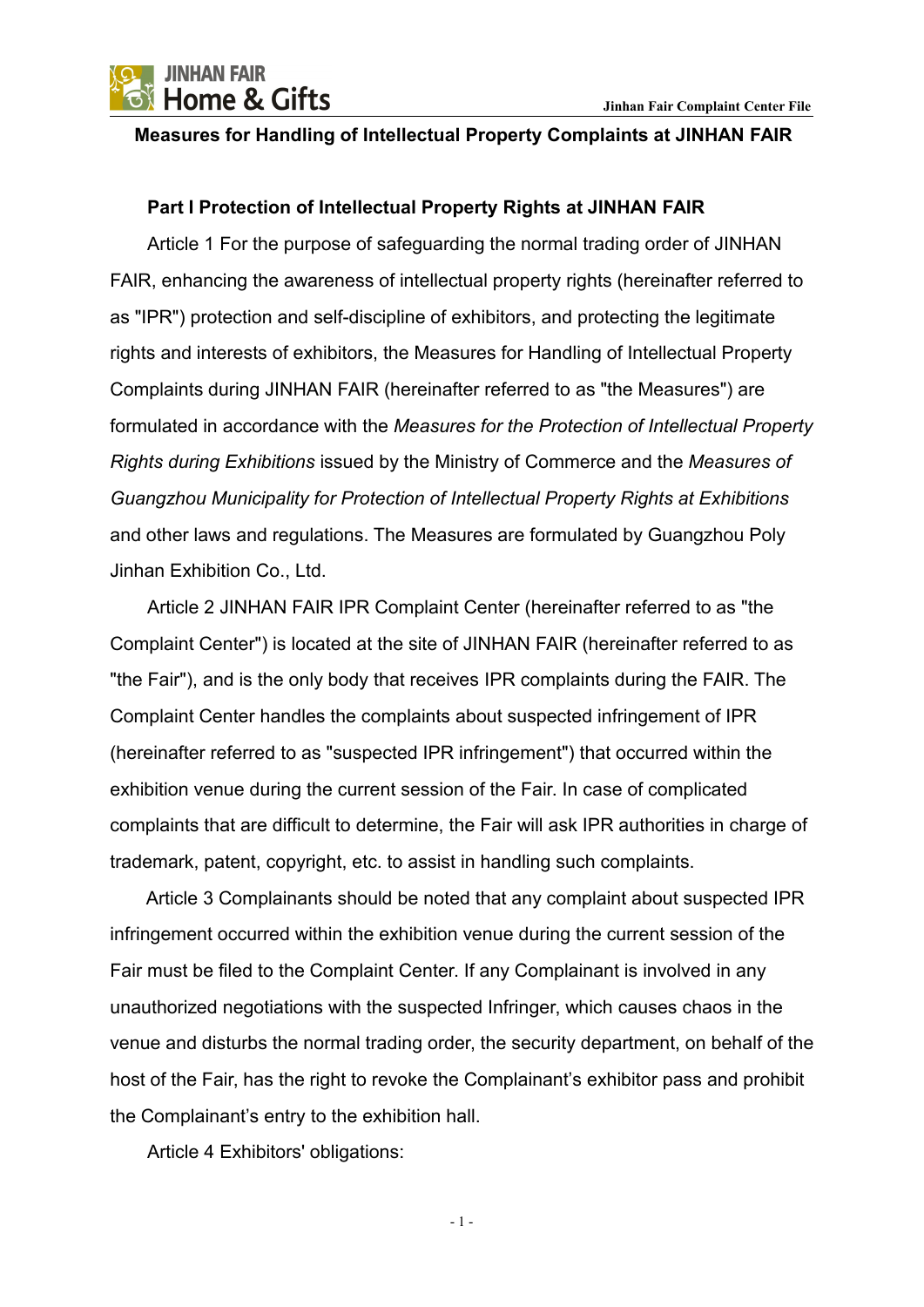(1) If IPR exhibits are involved, exhibitors are required to provide supporting documents and relevant certificates to the host 30 days before the Fair for putting them on record.

(2) The IPR marks and signs on the exhibits shall be labeled properly according to China's national rules.

(3) Exhibitors should proactively check the IPRs of their exhibits and shall not bring any exhibit suspected of infringing IPRs already held by others into the Fair. In no case may exhibitors display or sell exhibits that infringe IPRs held by others; in no case may exhibitors make quote and transaction for products/samples with registered trademarks, patents and copyrights owned by others; in no case may exhibitors display on booth or publicize products/samples and non-exhibits of uncertain IPR ownership, which are provided by clients, partners and/or any third parties.

(4) Exhibitors must guarantee that all the exhibits and their packings, as well asboard, stand, product catalogue and the displayed parts of other publicity materials donot violate relevant laws and regulations nor infringe upon the legitimate rights and interests, including IPRs, of others in all respects.

(5) Exhibitors shall accept the supervision, inspection and resolution of JINHAN FAIR Complaint Center and the administrative departments of IPRs.

Article 5 Exhibitors agree to compensate the host, the organizer, the co-organizer and the venue management department of the Fair all the expenses and losses incurred by the third party's accusation against the host, the organizer, the co-organizer and the venue management department due to infringement.

Article 6 In case a complainant exhibitor files a complaint to the host of the Fair in accordance with the Measures and requests the host to take measures against the respondent exhibitor, the complainant and the respondent both agree that the host will be exempt from all responsibilities, legal actions, claims or other requests in respect of the compliant and the alleged infringement. In addition, the Complainant agrees to cover the costs of the host, the organizer, the co-organizer and the venue management department of the Fair, which are incurred during the handling of the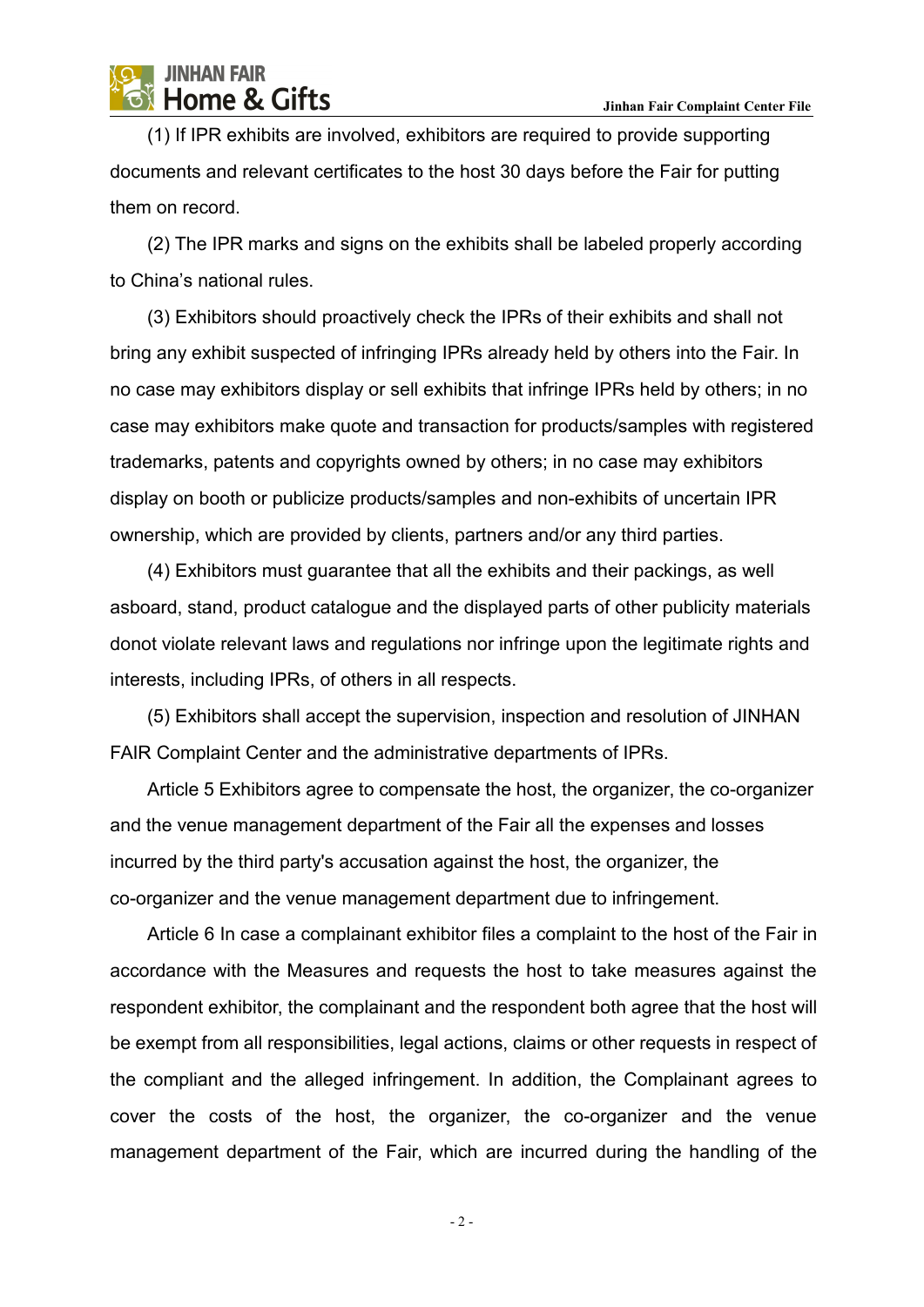complaint, and to compensate any possible losses caused to the Respondent.

Article 7 The Measures are published on JINHAN FAIR's official website and are attached to the Exhibition Participation Contract between the Exhibitorand the Fair. By signing the above-mentioned Contract, the Exhibitor acknowledges that it has understood the contents of the Measures and agree to the IPR protection requirements therein. At the same time, the Exhibitor further acknowledges that

(1) all of its exhibits do not infringe on the IPRs already held by others;

(2) it will immediately cover or remove the suspected infringing exhibit in case the exhibit is considered by the host of the Fair as suspected of infringement and the exhibitor cannot provide valid proof of non-infringement;

(3) the Complaint Center has the right to temporarily detain/confiscate the suspected infringing exhibits, and JINHAN FAIR has the right to revoke the exhibitor's exhibitor pass and cancel its qualification for the current session of the Fair if the exhibitor refuses to cover or remove the suspected infringing exhibits that are identified as infringing according to the judgment of the people's court or the decision on settlement of infringement has been made by the administrative departments of IPRs.

### **Part II Procedures for Handling of IPR Complaints**

Article 8 Attendees with valid certificates of the current exhibition can file a complaint with the Complaint Center in case of any suspected infringement of legal rights as to exhibits and publicity materials displayed in the booths.

Article 9 when filing a complaint to the Complaint Center, the Complainant shall firstly show the certificates of legal rights owned by itself to the Complaint Center personnel, and then provide the basic information such as name, booth, etc. of the Respondent.

Article 10 After the staff members of the Complaint Center examine and verify the validity of the certificates provided by the Complainant, the Complainant is required to fill in a *Complaint Submission Form*, in which the Complaint shall clearly state the

- 3 -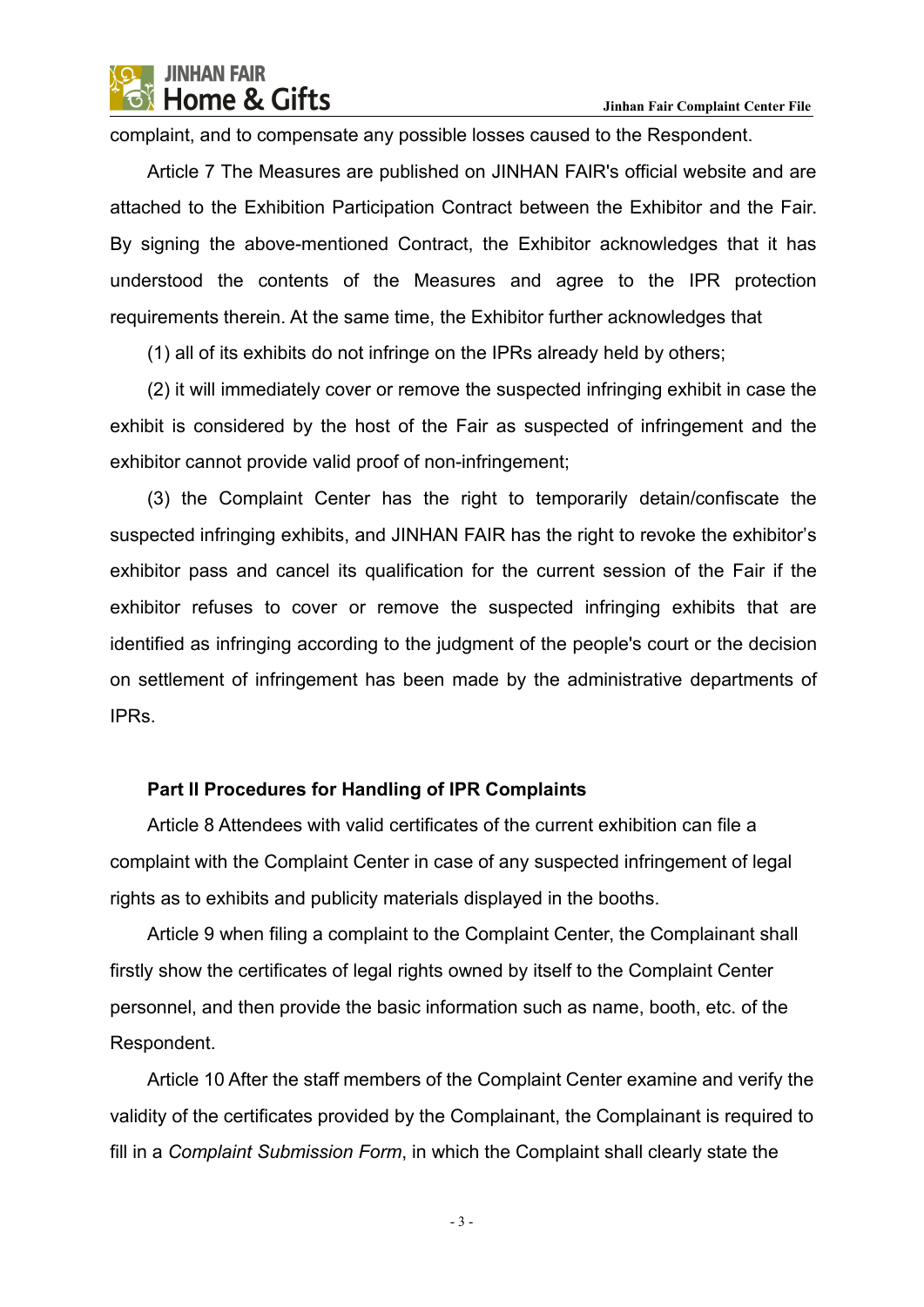



name of the exhibit suspected of infringement, the reason why it is suspected of infringement and the evidence.

Article 11 On receiving the *Complaint Submission Form*, the Complaint Center will send personnel to handle the complaint. The exhibitor representative on the record of the Fair shall cooperate with the Complaint Center to handle the complaint on behalf of the Respondent.

Article 12 When filing a complaint, the Complainant shall submit the corresponding identity certificates and supporting documents for the record.

The IPR Complainant shall provide the documents listed in the attachment *Documents and Materials to be submitted for Patent, Trademark and Copyright Complaint at Fair*, and provide the originals of these documents for the Complaint Center to check and verify.

Article 13 After being informed that the displayed exhibits are suspected of infringement, the Respondent shall immediately present relevant supporting documents to prove its non-infringement, and assist the Complaint Center staff members to examine the suspected exhibits.

Article 14 If the Respondent fails to provide evidence of "non-infringement", the Complaint Center has the right to legally require the Respondent to cover and withdraw its exhibits immediately and take at least three photos of the suspected exhibits or articles. The Respondent shall immediately sign a *Letter of Commitment* and promise that during the current session of the Fair, the Respondent will not manage, display or sell the suspected exhibits.

Article 15 If the Respondent refuses to remove its exhibits as required, the Complaint Center has the right to take photos of the suspected exhibits and the booth for taking the evidence. It will submit these photos to the Complainant, or cooperate with the notary organ to obtain evidence, and detain or confiscate the suspected exhibits and articles.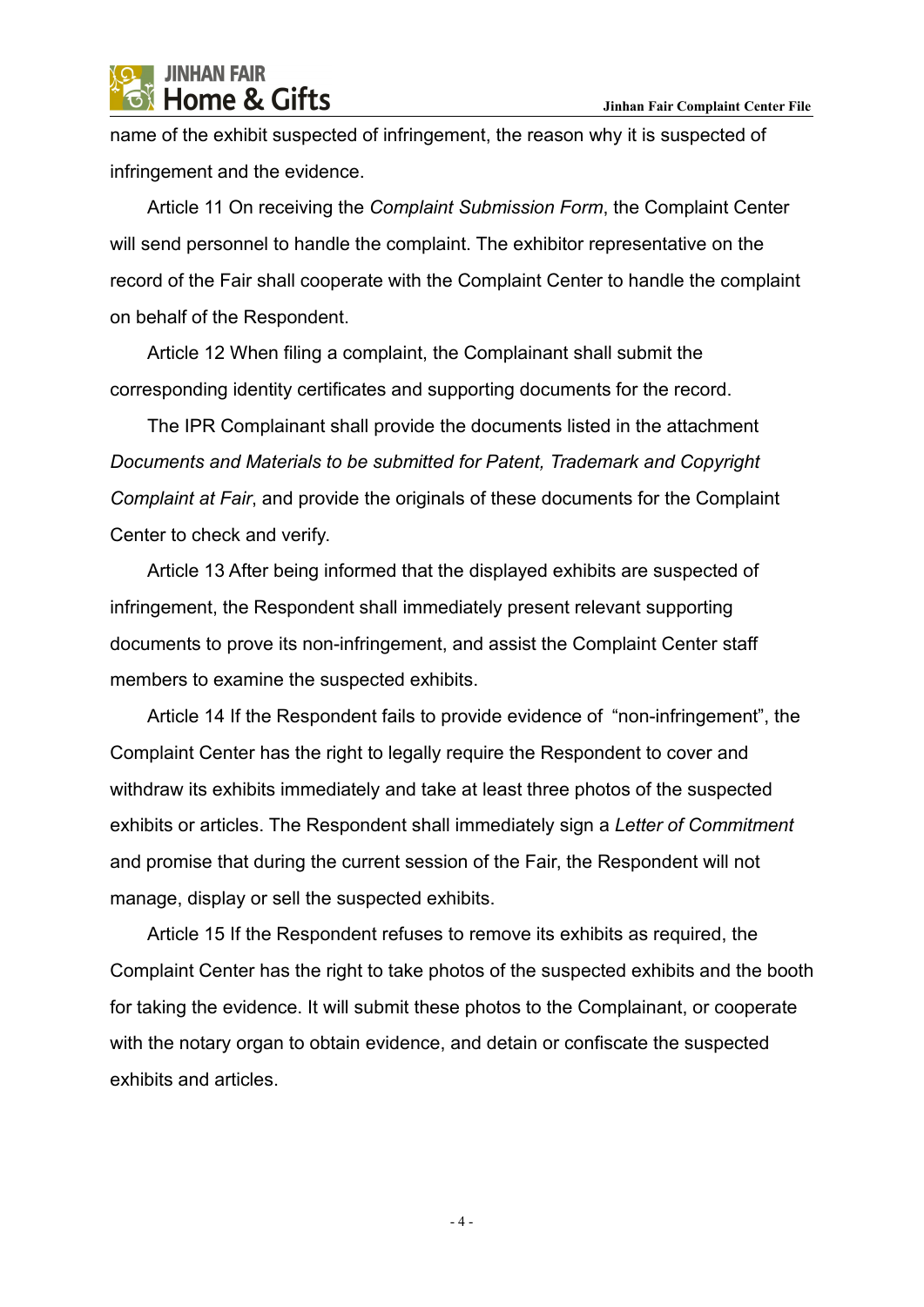Article 16 If the Respondent holds disagreement to solution of the Complaint Center to the complaint, the Respondent shall provide supplementary evidence of non-infringement to the Complaint Center within 24 hours (according to the timetable at the venue of the Fair) after the Complaint Center gives its solution to the complaint. The Complaint Center will immediately return the detained exhibits and allow them to be further displayed, if the evidence provided by the Respondent is valid; if the evidence is invalid, overdue, or if the Respondent provides no supplementary evidence, the Fair has right to confiscate the detained exhibits.

Article 17 To maintain proper trading order of the Fair, the Complainant shall not take further legal measures toward the Respondent or other actions that may influence the normal order of the Fair during the period since the Complaint Center gives its solutions to the complaint in question which are accepted by the Respondent until the conclusion of the Fair.

Article 18 In case a complaint is accepted by the Complaint Center, the Complaint Center will not handle any other complaints filed by the Complainant with the same reasons and evidence.

Article 19 After the conclusion of every session of the Fair, JINHAN FAIR shall send a copy of the list of suspected infringing exhibitors handled by the Fair to relevant chambers of commerce and trading associations.

Article 20 The requirements and procedures concerning complaint receiving and handling mentioned above are drawn up on the basis of the *Requirements for Patent Complaint*, the *Administrative Procedures for Trademark Infringement during Exhibitions*, and the *Procedures for Receiving and Handling Copyright Complaint*s (Chinese and English versions) formulated by administrative departments of IPRs in Guangzhou Municipality.

### **Part III Complaint Handling Regulations**

Article 21 If the business personnel (exhibitor) suspected of infringement refuse to cooperate with the Complaint Center in investigating and examining the suspected exhibits, under circumstances of ineffective persuasion, the Complaint Center staff

- 5 -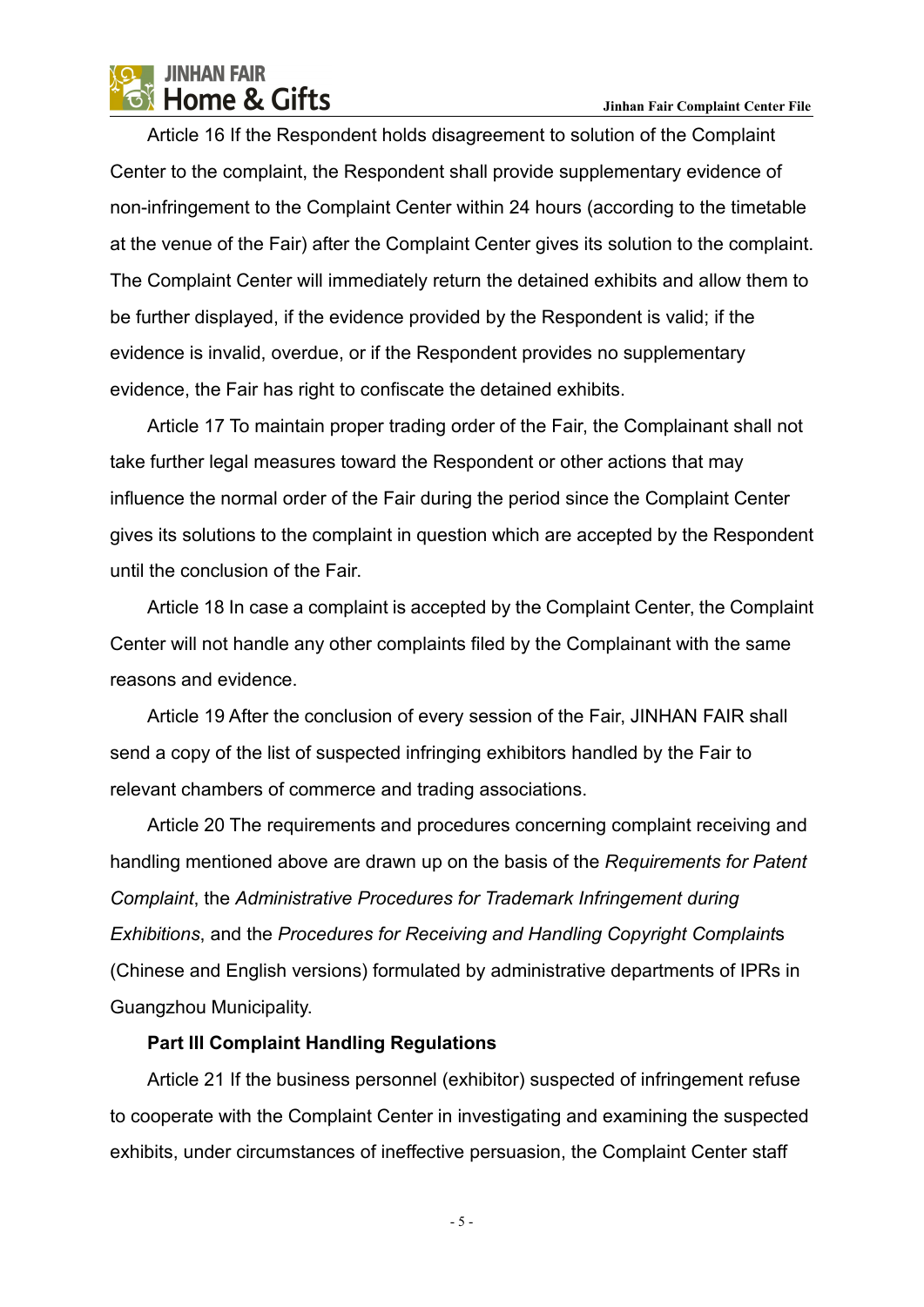have the right to revoke the exhibitor certificate from the person in question and bring the person involved back to the Complaint Center for further handling.

Article 22 As to the exhibitor suspected of trademark infringement, the Complaint Center has the right to confiscate its exhibits involved in the case of infringement and ask the exhibitor to submit a written statement concerning the source, transaction and inventory of the suspected exhibits. The Complaint Center has the right to reduce the number of booths for the exhibitor at the subsequent session of the Fair.

Article 23 As to an exhibitor who displays exhibits distributed by personnel outside the exhibitor's company in question, which causes infringement of rights, or the exhibitor is unable to explain the source of the suspected exhibit, the Fair has the right to temporarily detain/confiscate the suspected exhibit.

Article 24 After the Complaint Center's handling of the complaint, if the Respondent Exhibitor in question displays again the suspected exhibits in the same booth, the Fair has the right to immediately confiscate the exhibitor certificates from the Respondent's personnel and deprive its quality as exhibitor for the current session of the Fair. The Respondent Exhibitor in question shall be criticized in public announcement and its exhibition charges will not be refunded.

Article 25 If an exhibitor is found displaying more than three (3) kinds of exhibits suspected of infringement, the Fair has the right to debar the exhibitor from attending the following session of the Fair, in addition to handle the suspected exhibits in accordance with the Measures.

Article 26 From the current session of the Fair, if an exhibitor is suspected of IPR infringement for an accumulated number of two (2) sessions, the Fair has the right to exclude the exhibitor in question from two successive sessions of the Fair; as to an exhibitor suspected of infringement for an accumulated number of three (3) sessions, the Fair has the right to exclude the exhibitor in question permanently from attending the Fair.

Article 27 In case any exhibits are counterfeited, which infringes upon others' IPRs and violates relevant laws, the Complaint Center personnel will voluntarily

- 6 -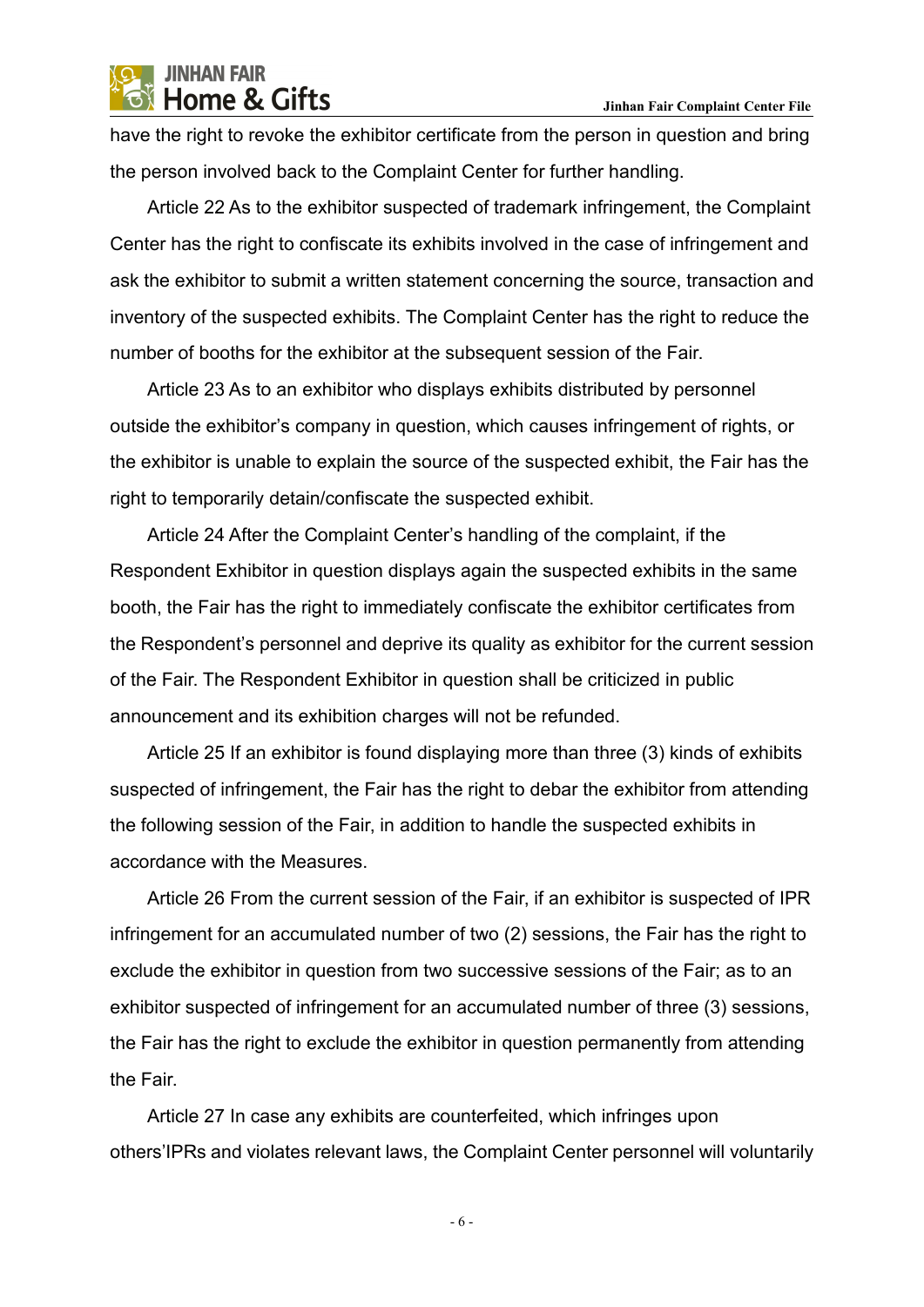cooperate with administrative departments of IPRs in investigating and handling, and may temporarily detain, confiscate, sequestrate the exhibits in question, or instruct the relevant exhibitor to remove them from the booth. In case of suspected crime, the Complaint Center shall bring the personnel involved to justice for criminal accountability.

Article 28 Any exhibitor that conducts a behavior mentioned in Part III of the Measures shall be put on record by the Complaint Center; if necessary, the Complaint Center will report to administrative departments of IPRs for record.

## **Part IV Terms and Definitions**

Article 29 Intellectual Property Rights (IPRs) - according to World Trade Organization (WTO)'s Agreement on Trade-Related Aspects of Intellectual Property Rights (TRIPS), the IPRs referred to in the Measures include: (1) copyright and related rights; (2)trademarks; (3) geographical indications; (4) industrial designs; (5) patents; (6) layout-designs (topographies) of integrated circuits; (7) protection of undisclosed information.

Article 30 Exhibitor - in the Measures, the exhibitor responsible for suspected infringement refers to the company with an officially allocated and recorded booth at the Fair (as written on the fascia). The punishment mentioned in the articles in Part III of the Measures, *Complaint Handling Regulations*, shall apply to the Exhibitor regardless of the identity of the alleged infringer being both the Exhibitor itself, or the Exhibitor's subsidiary, joint venture, supplier and partner.

Article 31 Supporting Documents - documents proving the ownership of IPRs, including documents required by relevant laws and regulations of the nation and documents required by the Complaint Center from the Complainant and Respondent according to the actual situation.

## **Part V Others**

Article 32 Whether the Complaint Center gives primary settlement to the complaint or not, further measures taken by the Complainant toward the Respondent after the conclusion of the current session of the Fair bear no relations to the Fair.

- 7 -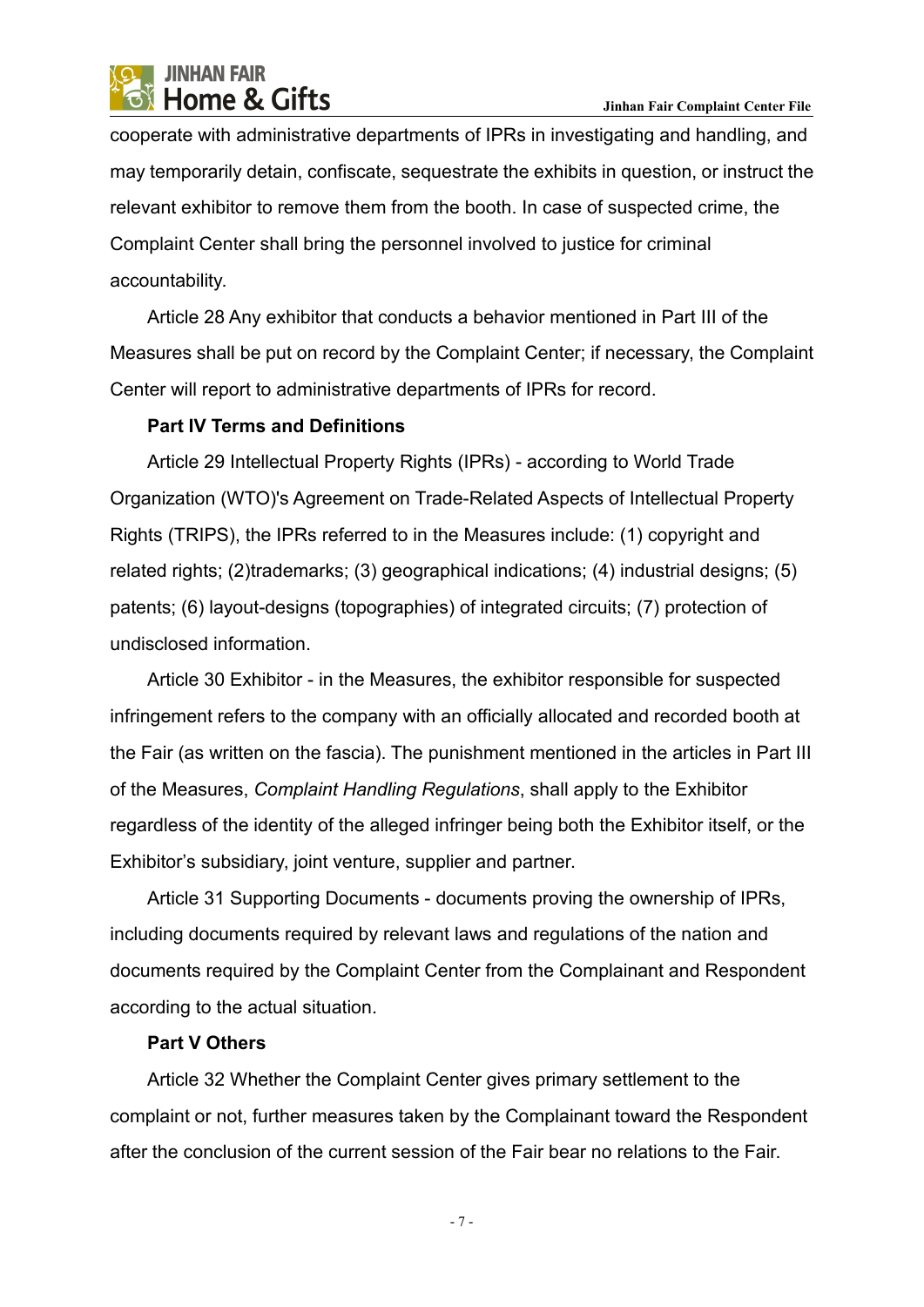

The host of JINHAN FAIR owns the right of final interpretation of the Measures.

The Measures take effect from the date of its publication. In case of

discrepancies with previous regulations, the Measures shall prevail.

Guangzhou Jinhan Fair for Home & Gifts

June 2020

# **Appendix:** *Documents and Materials to be Submitted for Patent, Trademark and Copyright Complaint at Fair*

### **(I) Documents to be Submitted in Patent Disputes**

1. Patent Dispute Complaint Form, in which the basic information of the suspected infringer, and the reasons and evidence of the alleged infringement must be provided

2. Letters Patent

3. Patent announcement documents issued by the China National Intellectual Property Administration or retrieved by the local patent information center

4. The patentee's identity certificate or industrial and commercial registration certificate

5. Where the patentee or interested party entrusts an attorney, the Power of Attorney shall be submitted, in which the scope of the mandate shall be clearly stated. As to complaints involving foreign parties, the Power of Attorney and business registration data notarized by the local notary office of the country (region) to which the complainant belongs and authenticated by the Chinese embassy or consulate shall also be submitted.

6. The legal status certification of the patent (in the form a copy of the Patent Register or a retrieval certificate issued by the patent information center)

7. Where the complaint is a licensee of a patent licensing contract, the licensing contract and the licensee's identity certificate or industrial and commercial registration certificate must be submitted when a complaint is filed.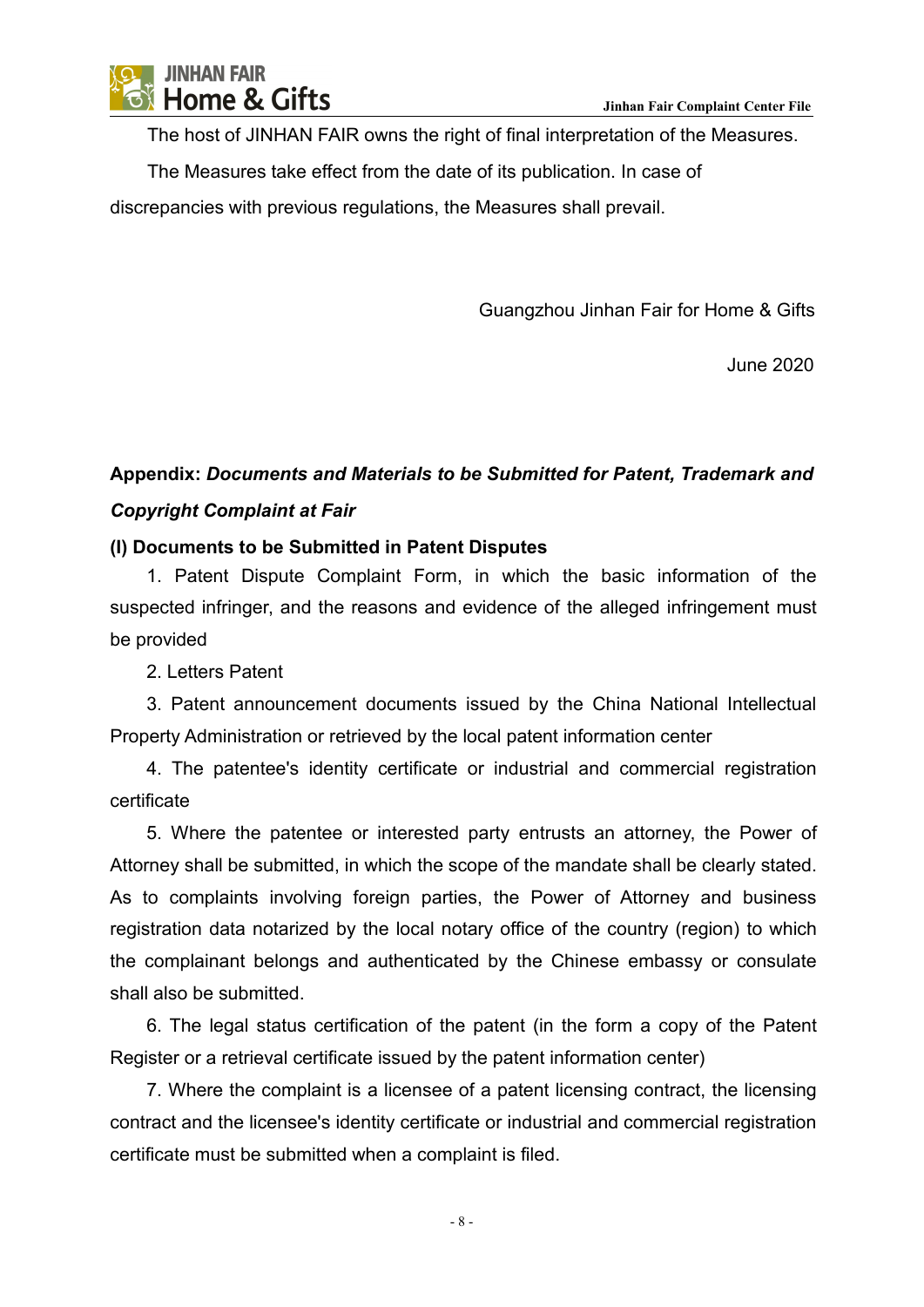8. Where the complaint is a rightful heir of patent rights, relevant certification documents must be provided.

9. As to complaints involving design patents, documents proving the respondent's sale of the alleged infringing products at the Fair shall be submitted;

10. As to complaints involving patented inventions or products directly obtained according to a patented method, the proof that the production method adopted by the respondent falls within the scope of patent protection shall be submitted;

11. As to complaints involving chemical formulas, evidence or test report that can prove the accurate chemical composition of the product accused of infringement shall be submitted;

12. As to complaints involving patents for utility models and inventions of large machinery, equipment or precision instrument, which are difficult to judge whether they fall within the scope of patent protection during the Fair, evidence or appraisal reports that can prove that they do fall within the scope of patent protection shall be submitted.

13. The above-mentioned documents shall be submitted in duplicate

## **(II) Documents to be Submitted for Trademark Infringement Complaints**

1. The original of the *Application for Investigation and Handling of Suspected Trademark Infringement* submitted to the Administration for Industry and Commerce with the signature or seal of the trademark registrant;

2. Reasons and evidence of suspected infringement, including physical samples or photos of the infringing products;

3. Basic information of the suspected infringer;

4. Where the Complainant is a Chinese trademark registrant, the copies of the trademark registrant's business license or ID card shall be submitted;

5. Where the trademark registrant entrusts an attorney to file a complaint, the attorney shall submit a copy of the Power of Attorney signed or stamped by the trademark registrant and submit the original for verification; for foreign-related cases with long authorization term, the copy of the Power of Attorney shall be submitted together with its original and the original of the notary certificate issued by the Chinese embassy in the country where the registrant is located for verification; where it is difficult to provide the original of the Power of Attorney, the copies of the Power of Attorney and the notary document issued by the Chinese notary office, proving that